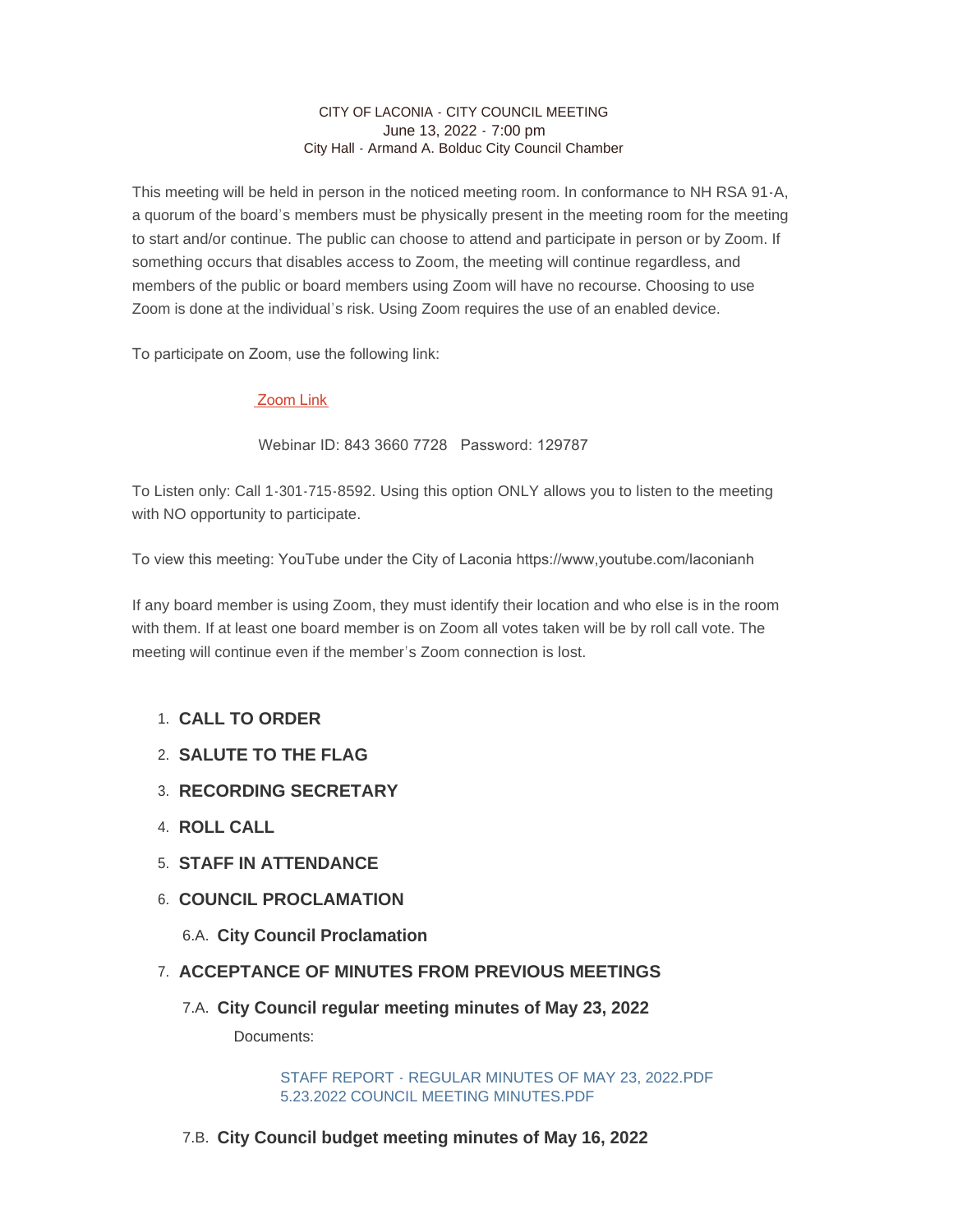Documents:

#### [STAFF REPORT - BUDGET MEETING MINUTES OF MAY 16, 2022.PDF](https://www.laconianh.gov/AgendaCenter/ViewFile/Item/21022?fileID=43585) [05.16.2022 SPECIAL BUDGET MEETING MINUTES.PDF](https://www.laconianh.gov/AgendaCenter/ViewFile/Item/21022?fileID=43586)

**City Council budget meeting minutes of May 23, 2022** 7.C.

Documents:

[STAFF REPORT - BUDGET MEETING MINUTES OF MAY 23, 2022.PDF](https://www.laconianh.gov/AgendaCenter/ViewFile/Item/21023?fileID=43588) [5.23.2022 BUDGET MEETING.PDF](https://www.laconianh.gov/AgendaCenter/ViewFile/Item/21023?fileID=43587)

- **CONSENT & ACTION ITEMS** 8.
- **CITIZEN COMMENTS FOR MATTERS NOT ON THE AGENDA** 9.
- **INTERVIEWS** 10.
- 11. NOMINATIONS, APPOINTMENTS & ELECTIONS
- 12. **COMMUNICATIONS**
- **PUBLIC HEARINGS** 13.
	- **Public hearing Petition to layout a Class V Highway Cottonwood**  13.A. **Avenue cul de sac**

Documents:

[STAFF REPORT - PUBLIC HEARING - PETITION TO LAYOUT A CLASS V](https://www.laconianh.gov/AgendaCenter/ViewFile/Item/21035?fileID=43606)  HIGHWAY - COTTONWOOD AVENUE CUL-DE-SAC.PDF

**Public hearing for Ordinance 2022-194-16, 24 - Proposal to increase**  13.B. **solid waste fees**

Documents:

```
STAFF REPORT - PUBLIC HEARING FOR ORDINANCE 2022-194-16, 24 -
PROPOSAL TO INCREASE SOLID WASTE FEES.PDF
```
**Public hearing for Resolution 2022-08 - Relative to making itemized**  13.C. **appropriations for City funds for the fiscal year beginning July 1, 2022 and terminating June 30, 2023**

Documents:

[STAFF REPORT - PUBLIC HEARING - BUDGET RESOLUTION 2022-](https://www.laconianh.gov/AgendaCenter/ViewFile/Item/21031?fileID=43599) 08.PDF

- **PRESENTATIONS** 14.
- **MAYOR'S REPORT** 15.
- **COUNCIL COMMENTS** 16.
- **COMMITTEE REPORTS** 17.

Items will be discussed as needed. Not all items will be brought before the full Council at this evening's meeting.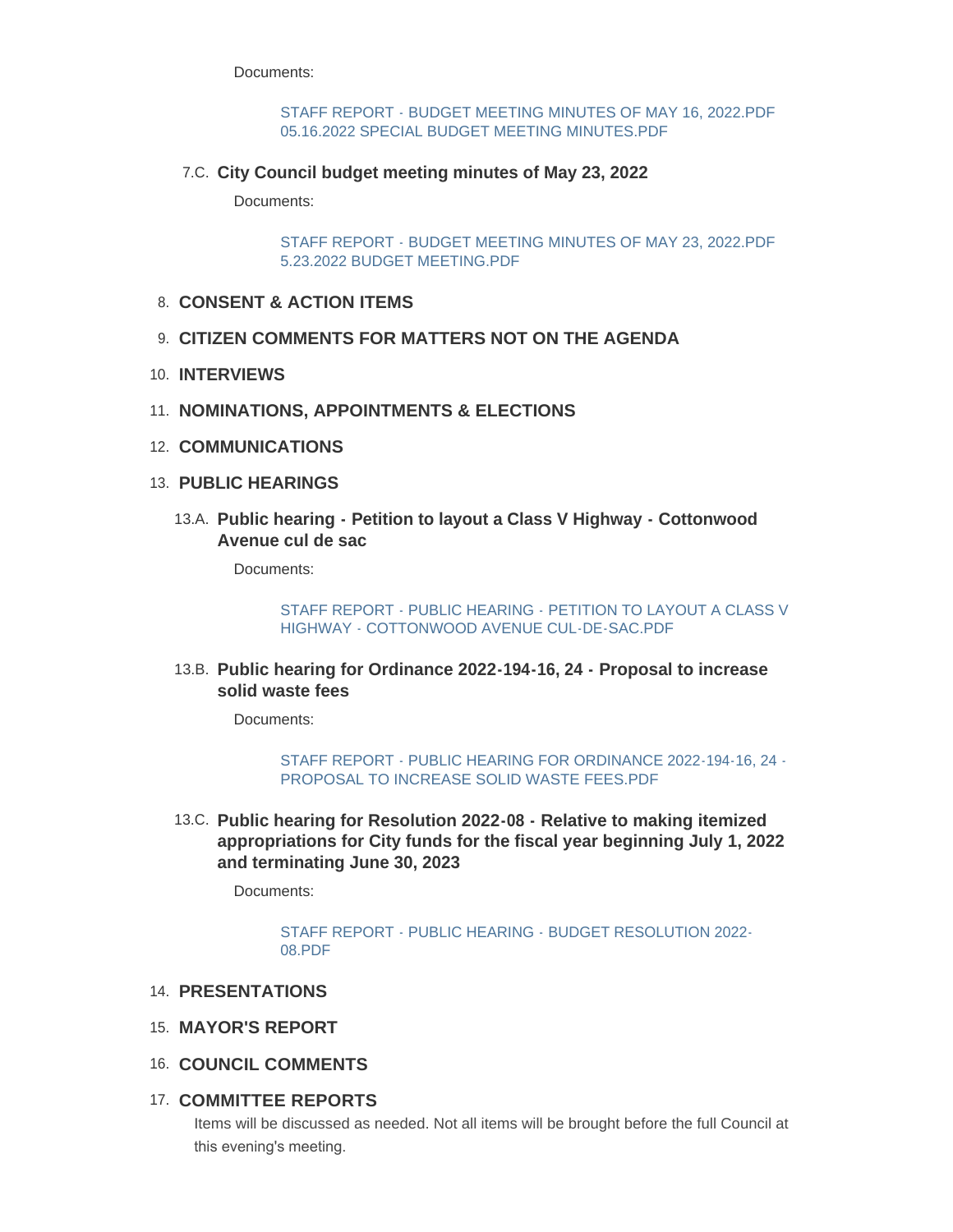- **FINANCE (Lipman (Chair), Hamel, Cheney)** 17.A.
	- **WOW Trail Funding** 17.A.i.
	- 17.A.ii. Downtown TIF Financing
- **PUBLIC SAFETY (Cheney (Chair), Soucy, Lipman)** 17.B.
- **GOVERNMENT OPERATIONS & ORDINANCES (Soucy (Chair), Felch,**  17.C. **Cheney)**
	- **Review of Chapter 167, Noise and Chapter 161 Licensing as it**  17.C.i. **pertains to outdoor sound equipment and loudspeakers**
	- **Ordinance Amending Chapter 221, Vehicles and Traffic/Parking on**  17.C.ii. **Sublawns**
	- **Procedural review of grant applications** 17.C.iii.
	- **Regulation of Short Term Residential Rental Businesses** 17.C.iv.
	- 17.C.v. Proposed Historic Overlay District
	- 17.C.vi. Scenic Road Motorcycle Noise Petition
	- **Use of public property by for-profit entities** 17.C.vii.
- 17.C.viii. Short Term Rentals
- **Naming privilege's to public areas** 17.C.ix.
- **LAND & BUILDINGS (Hamel (Chair), Haynes, Felch)** 17.D.
	- 17.D.i. Downtown parking garage
	- 17.D.ii. Repair & maintenance of City buildings
	- 17.D.iii. Plan for the DPW Compound
- **PUBLIC WORKS (Haynes (Chair), Felch, Soucy)** 17.E.
	- 17.E.i. Retaining Wall Policy
	- **Discussion for converting from a manual to an automated solid**  17.E.ii. **waste curbside collection service**
- **APPOINTMENTS (Councilors Soucy (Chair), Cheney and Haynes)** 17.F.
- **LIAISON REPORTS** 18.
- **CITIZENS REQUESTS TO COMMENT ON CURRENT AGENDA ITEMS** 19.
- **CITY MANAGER'S REPORT** 20.
	- **Financial and Operational Trends Report** 20.A.

Documents: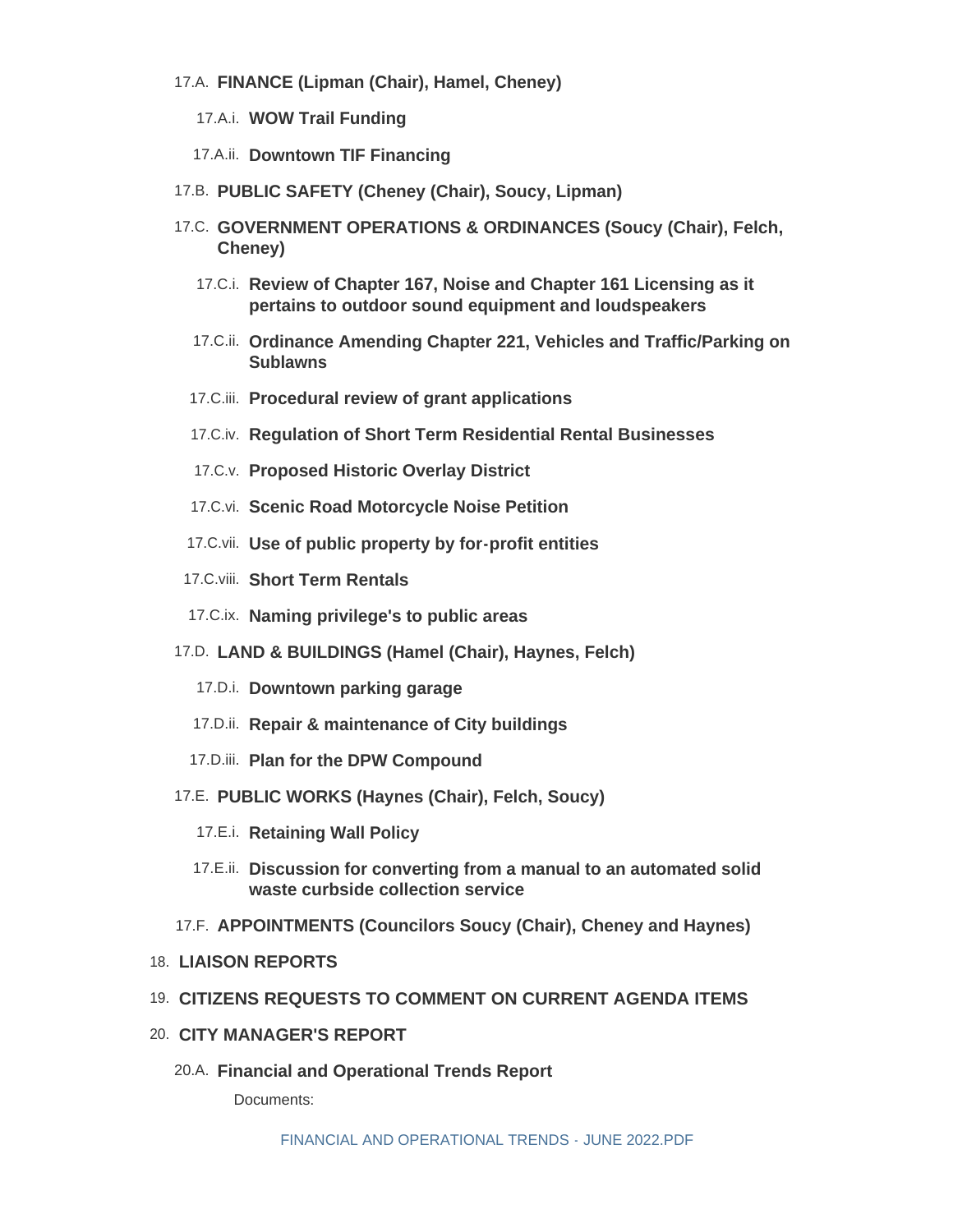### **NEW BUSINESS** 21.

## **Request to discontinue a portion of the public highway known as**  21.A. **Weirs Boulevard**

Documents:

[STAFF REPORT - REQUEST TO DISCONTINUE A PORTION OF THE](https://www.laconianh.gov/AgendaCenter/ViewFile/Item/21034?fileID=43613)  PUBLIC HIGHWAY KNOWN AS WEIRS BOULEVARD.PDF [RESORT ON THE BAY MAP.PDF](https://www.laconianh.gov/AgendaCenter/ViewFile/Item/21034?fileID=43614)

**Resolution 2022-09 relative to authorizing the expenditure of ARPA**  21.B. **funds for capital improvements and acquisition of equipment**

Documents:

[STAFF REPORT - RES 2022-09 RELATIVE TO AUTHORIZING THE](https://www.laconianh.gov/AgendaCenter/ViewFile/Item/21028?fileID=43615)  EXPENDITURE OF ARPA FUNDS.PDF [RES-2022-09 EXPENDITURE OF ARPA FUNDS.PDF](https://www.laconianh.gov/AgendaCenter/ViewFile/Item/21028?fileID=43616)

**Request to approve a tentative agreement for the Laconia**  21.C. **Professional Firefighters Association, Local 1153 of the International Association of Firefighters, AFL-CIO, CLC**

Documents:

[STAFF REPORT - REQUEST TO APPROVE A TENTATIVE AGREEMENT](https://www.laconianh.gov/AgendaCenter/ViewFile/Item/21026?fileID=43593)  FOR THE LACONIA PROFESSIONAL FIREFIGHTERS ASSOCIATION, LOCAL 1153.PDF

**Request to approve a tentative agreement for the Laconia Police**  21.D. **Officers Association**

Documents:

[STAFF REPORT - REQUEST TO APPROVE A TENTATIVE AGREEMENT](https://www.laconianh.gov/AgendaCenter/ViewFile/Item/21027?fileID=43592)  FOR THE LACONIA POLICE OFFICERS ASSOCIATION.PDF

**First reading of Ordinance 2022-161-25 amending Chapter 161,**  21.E. **Licensing, to add a new section - 161-25 - Alcoholic Beverages**

Documents:

[STAFF REPORT - ORDINANCE 2022-161-25 - AMENDING CHAPTER 161 -](https://www.laconianh.gov/AgendaCenter/ViewFile/Item/21033?fileID=43602) ALCOHOLIC BEVERAGES.PDF [ORD-2022-161-25, ALCOHOLIC BEVERAGES.PDF](https://www.laconianh.gov/AgendaCenter/ViewFile/Item/21033?fileID=43603) [SECTION 179\\_17 HOURS OF SALES..PDF](https://www.laconianh.gov/AgendaCenter/ViewFile/Item/21033?fileID=43604)

**Request to de-designate a portion of the Scenic Byway Route in the**  21.F. **City of Laconia**

Documents:

[STAFF REPORT - REQUEST TO DE-DESIGNATE A PORTION OF THE](https://www.laconianh.gov/AgendaCenter/ViewFile/Item/21040?fileID=43620)  SCENIE BYWAY ROUTE IN THE CITY OF LACONIA.PDF [MAP OF LAKES REGION TOUR SCENIC BYWAY AS IT CURRENTLY](https://www.laconianh.gov/AgendaCenter/ViewFile/Item/21040?fileID=43623)  EXISTS.PDF [MAP OF LAKES REGION TOUR SCENIC BYWAY SHOWING PORTION](https://www.laconianh.gov/AgendaCenter/ViewFile/Item/21040?fileID=43622)  TO BE DE-DESIGNATED.PDF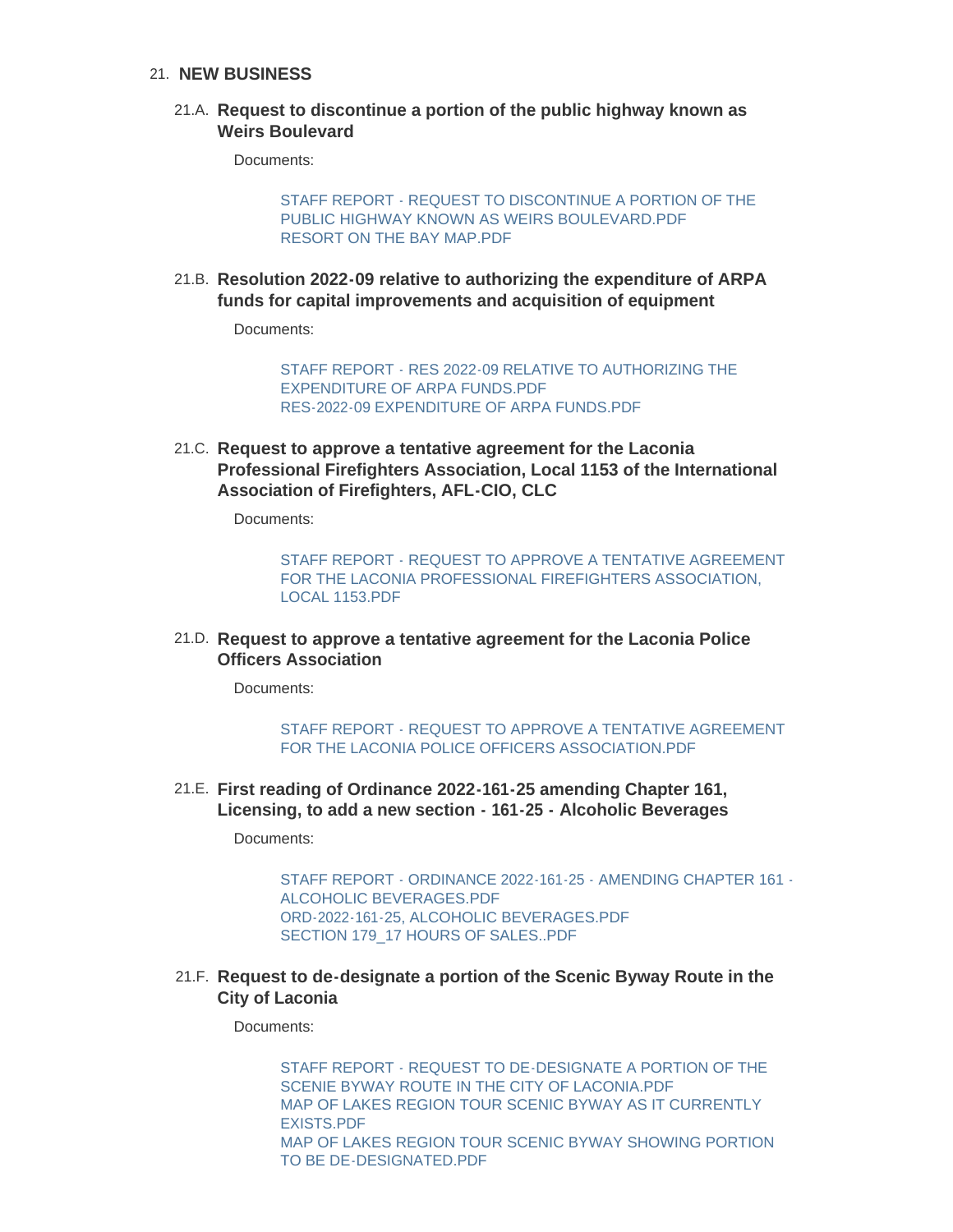# **UNFINISHED BUSINESS** 22.

## **Second reading - Petition to layout a Class V Highway - Cottonwood**  22.A. **Avenue cul de sac**

Documents:

[STAFF REPORT - SECOND READING - PETITION TO LAYOUT A CLASS](https://www.laconianh.gov/AgendaCenter/ViewFile/Item/21036?fileID=43607)  V HIGHWAY - COTTONWOOD AVENUE CUL-DE-SAC.PDF [PETITION TO LAY OUT A CLASS V HIGHWAY - COTTONWOOD](https://www.laconianh.gov/AgendaCenter/ViewFile/Item/21036?fileID=43608)  AVE.PDF [MOL IN OPPOSITION TO LAYOUT PETITION.PDF](https://www.laconianh.gov/AgendaCenter/ViewFile/Item/21036?fileID=43609) [TAYLOR ANSWER AND OBJECTION TO LAYOUT PETITION.PDF](https://www.laconianh.gov/AgendaCenter/ViewFile/Item/21036?fileID=43610)

### **Ordinance 2022-194-16, 24 - Proposal to increase solid waste fees** 22.B.

Documents:

[STAFF REPORT - ORDINANCE 2022-194-16, 24 - PROPOSAL TO](https://www.laconianh.gov/AgendaCenter/ViewFile/Item/21030?fileID=43617)  INCREASE SOLID WASTE FEES.PDF [ORD-2022-194-16, 24 TRANSFER STATION FEE INCREASES.PDF](https://www.laconianh.gov/AgendaCenter/ViewFile/Item/21030?fileID=43624)

## **FUTURE AGENDA ITEMS** 23.

- **Master Plan** 23.A.
- **Milfoil Treatment funding requests** 23.B.
- 23.C. Sewer & Water Master Plan
- **Single Stream Recycling/Concord Co-op/Solid Waste disposal cost**  23.D. **reductions**
- 23.E. Strategic Planning/Goal Setting
- **WOW Trail** 23.F.
- **Weirs Beach Restoration Project** 23.G.
- **Fair St/Court St traffic problems and accidents** 23.H.
- **Any other business that may come before the Council** 24.

### **NON-PUBLIC SESSION (According to RSA 91-A:3, II)** 25.

(a) The dismissal, promotion or compensation of any public employee, or the investigation of any charges against him, unless the employee affected (1) has a right to a meeting and (2) requests that the meeting be open, in which case the request shall be granted.

(b) The hiring of any person as a public employee.

(c) Matters which, if discussed in public, would likely affect adversely the reputation of any person, other than a member of the body or agency itself, unless such person requests an open meeting.

(d) Consideration of the acquisition, sale or lease of real or personal property which, if discussed in public, would likely benefit a party or parties whose interests are adverse to those of the general community.

(e) Consideration or negotiation of pending claims or litigation which has been threatened in writing or filed against the body or agency or any subdivision thereof, or against any member thereof because of his membership in such body or agency, until the claim or